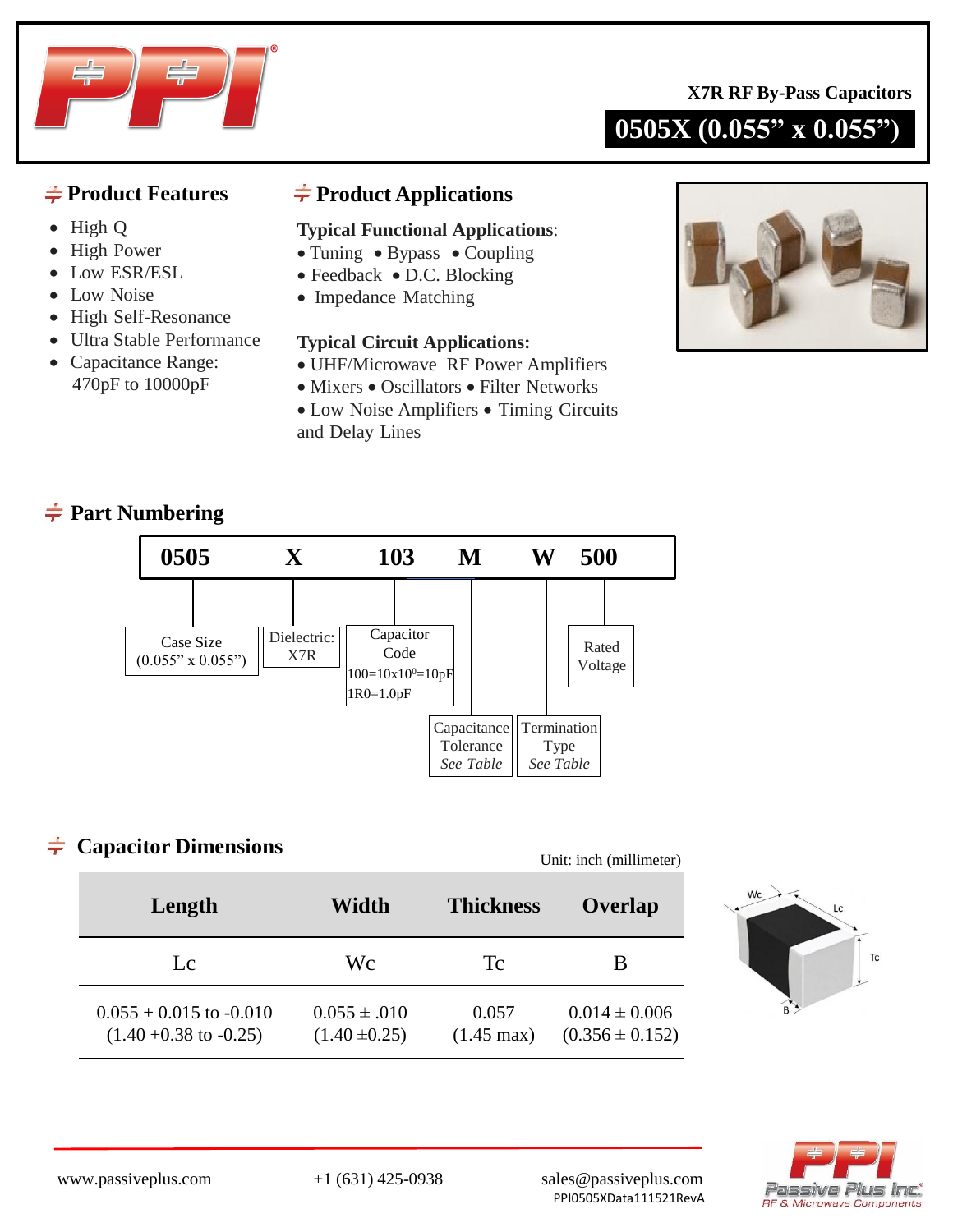

## **0505X (0.055" x 0.055")**

## **0505X Capacitance Values**

| Cap. pF | Cap<br>Code | Tol. | Rated<br><b>WVDC</b> | Cap. pF | Cap<br>Code | Tol. | <b>Rated</b><br><b>WVDC</b> | Cap. pF | Cap<br>Code | Tol. | Rated<br><b>WVDC</b> |
|---------|-------------|------|----------------------|---------|-------------|------|-----------------------------|---------|-------------|------|----------------------|
| 470     | 471         | K,M  | 50V                  | 1500    | 152         | K,M  | 50V                         | 4700    | 472         | K, M | 50V                  |
| 560     | 561         |      |                      | 1800    | 182         |      |                             | 5000    | 502         |      |                      |
| 680     | 681         |      |                      | 2200    | 222         |      |                             | 5600    | 562         |      |                      |
| 820     | 821         |      |                      | 2700    | 272         |      |                             | 6800    | 682         |      |                      |
| 1000    | 102         |      |                      | 3300    | 332         |      |                             | 8200    | 822         |      |                      |
| 1200    | 122         |      |                      | 3900    | 392         |      |                             | 10000   | 103         |      |                      |

Special capacitances, tolerances and WVDC are available. Please contact PPI.

## $\div$  **Capacitance Tolerance Codes**

## $\frac{1}{\sqrt{7}}$  **Termination Types**

| M<br>Code<br>K                        | <b>Termination Code</b>                                                                                          | <b>Plated Material</b> |  |  |
|---------------------------------------|------------------------------------------------------------------------------------------------------------------|------------------------|--|--|
| Tol.<br>$\pm 10\%$<br>$\pm 20\%$      | W                                                                                                                | Sn/Ni                  |  |  |
|                                       | L                                                                                                                | 90% Sn10%Pb            |  |  |
|                                       | ${\bf P}$<br>(Non-Magnetic)                                                                                      | Sn/Cu                  |  |  |
|                                       | $\mathbf C$                                                                                                      | Ag/Pb                  |  |  |
|                                       | G                                                                                                                | Au/Ni                  |  |  |
| $\div$ Electrical Specifications      | Note: "Non-Magnetic" means no magnetic materials.                                                                |                        |  |  |
| <b>Operating Temperature Range</b>    | -55 $\mathrm{^{\circ}C}$ to +125 $\mathrm{^{\circ}C}$                                                            |                        |  |  |
| Insulation Resistance (IR)            | Insulation Resistance $\omega$ +25°C > 1000 $\Omega$ F<br>Insulation Resistance $\omega$ +125°C > 100 $\Omega$ F |                        |  |  |
| Temperature Voltage Coefficient       | +15/-25% $\Delta C$ (-55°C to +125°C)                                                                            |                        |  |  |
| Dielectric Withstanding Voltage (DWV) | 2.5x WVDC, 5 seconds                                                                                             |                        |  |  |
| <b>Max Dissipation Factor</b>         | $0.025(2.5%)$ max                                                                                                |                        |  |  |

Test Parameters 1kHz, 1.0 VRMS, 25°C

www.passiveplus.com +1 (631) 425-0938 sales@passiveplus.com PPI0505XData111521RevA

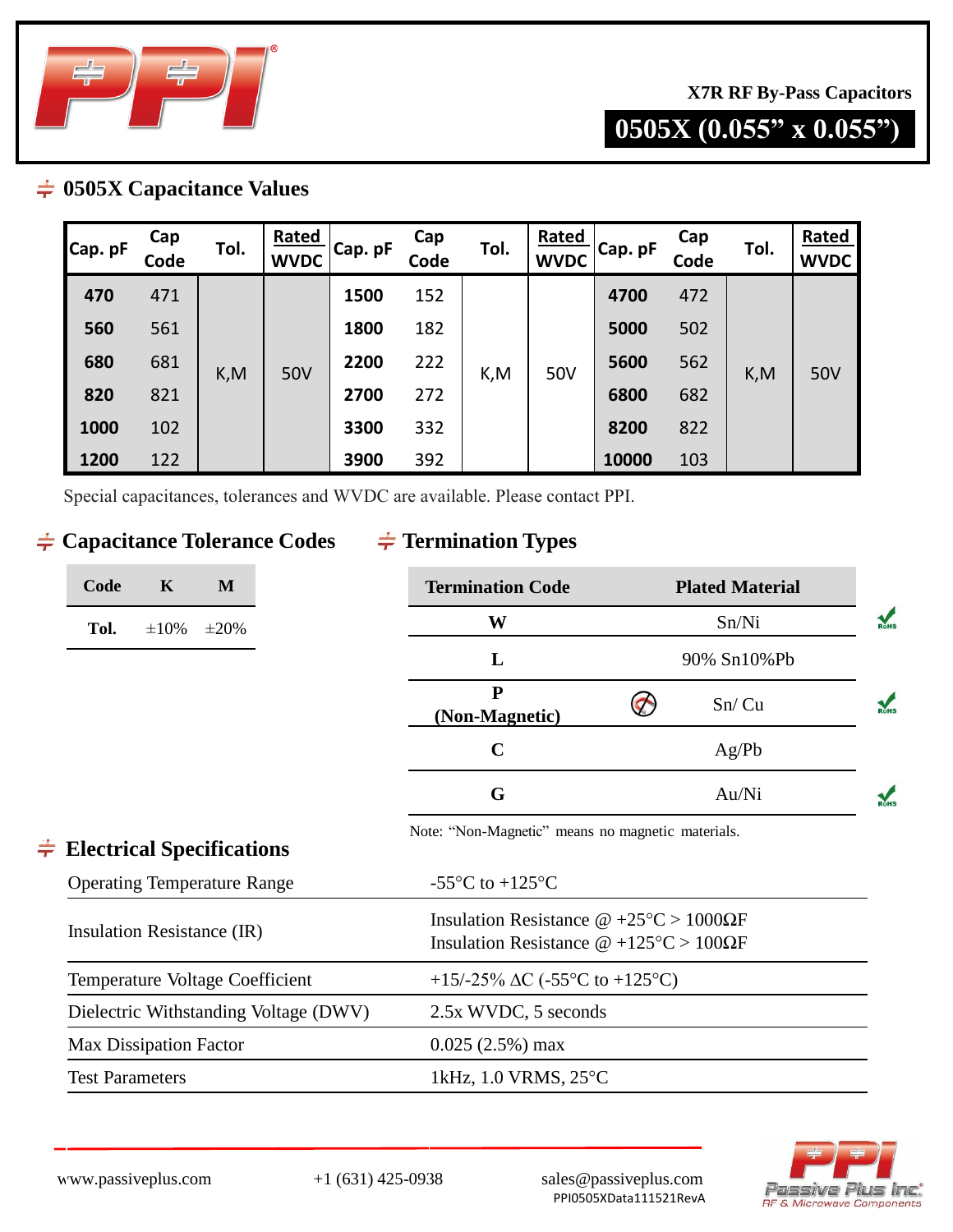

# **0505X (0.055" x 0.055")**

## **Q vs. Frequency**







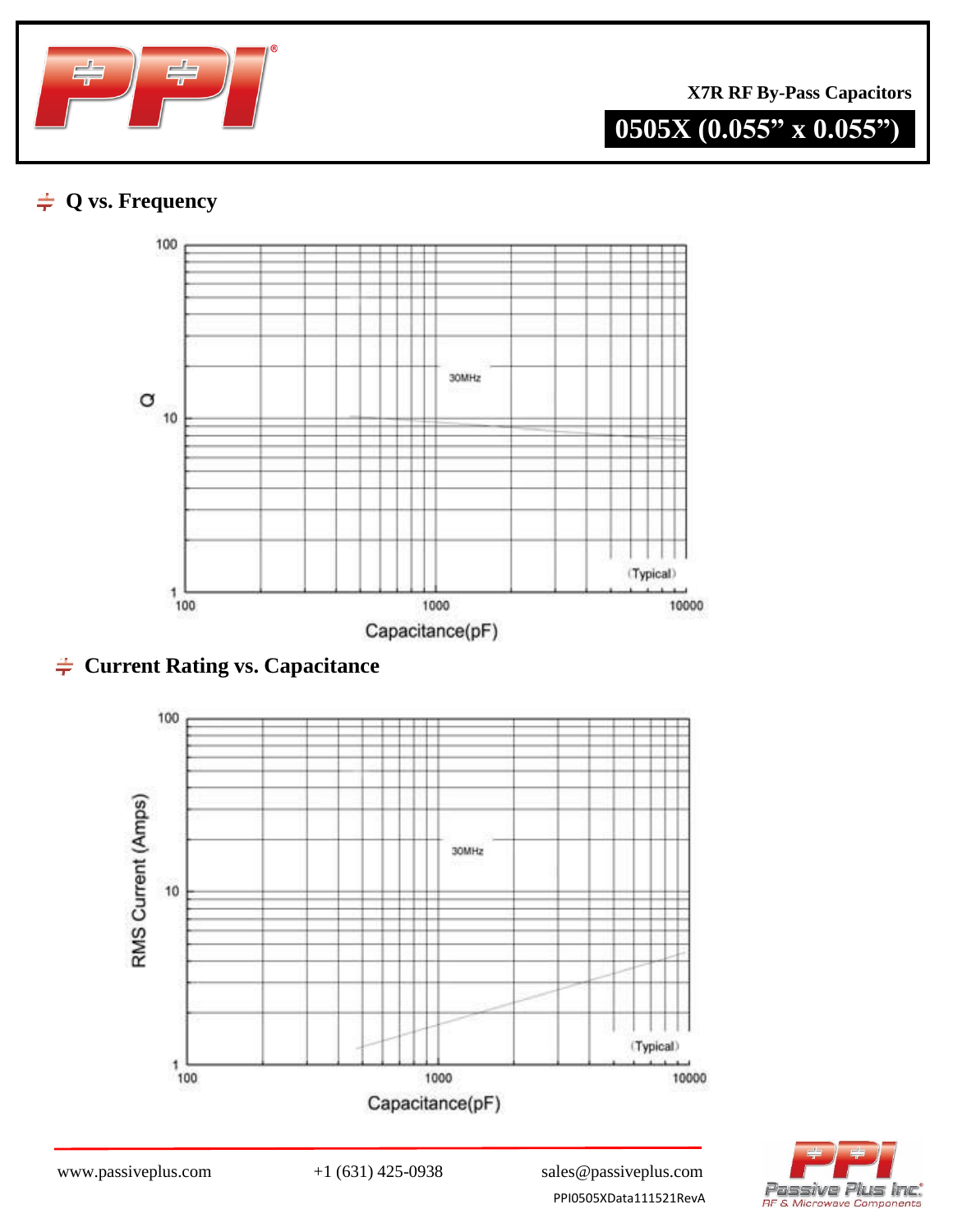

# **0505X (0.055" x 0.055")**

## **ESR vs Capacitance**



## $\div$  **Series Resonance vs. Capacitance**